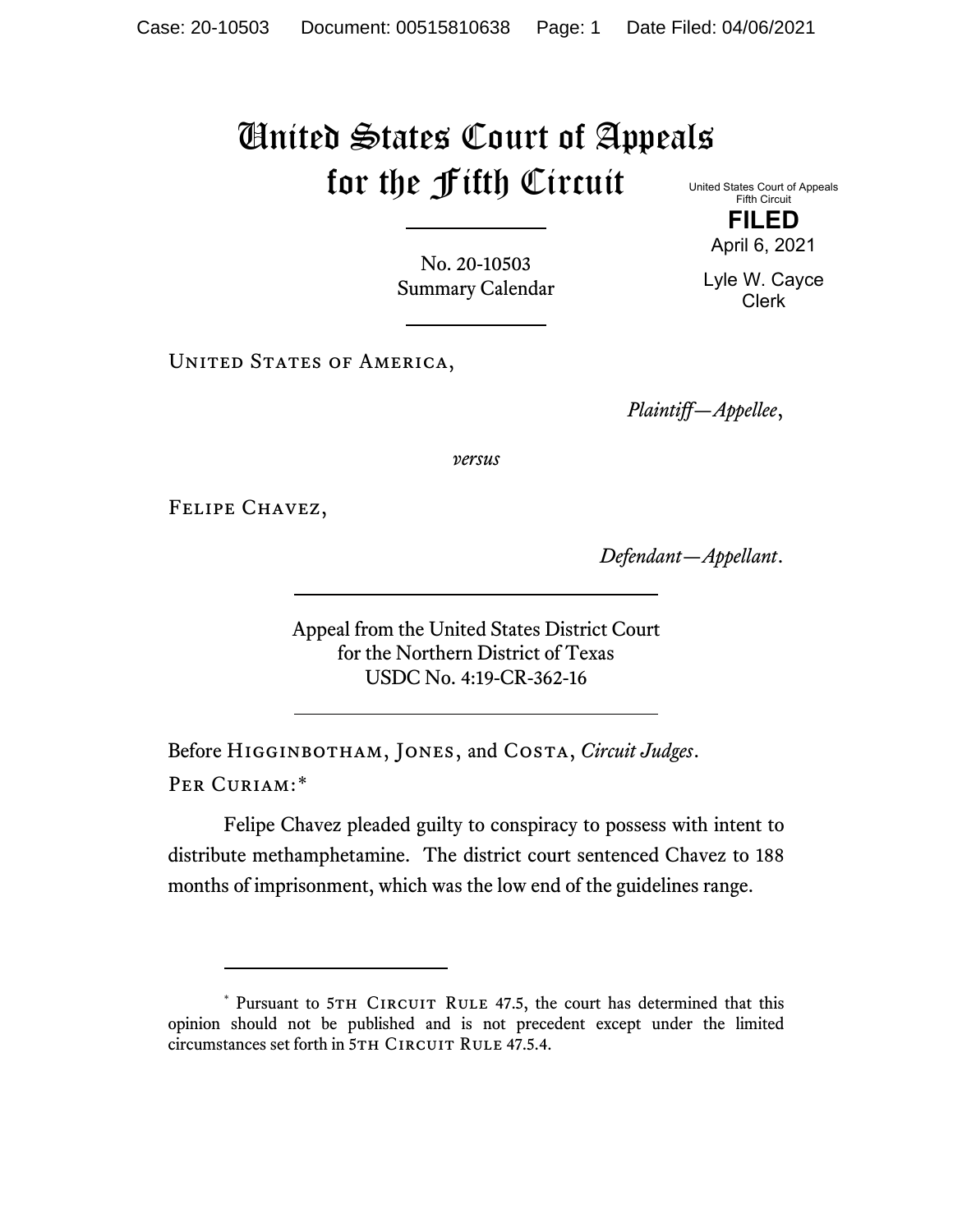## No. 20-10503

In his sole issue on appeal, Chavez argues that the district court erred by denying him a reduction for acceptance of responsibility under U.S.S.G. § 3E1.1. He argues that a reduction was warranted because he admitted that the factual resume was true and took responsibility for the charged criminal conduct. While recognizing that Chavez admitted his guilt, the presentence report (PSR) recommended against acceptance of responsibility on the ground that Chavez violated the conditions of pretrial release by submitting eight urine specimens that tested positive for marijuana and then denying any drug usage.

There was neither a factual nor legal problem with the district court's refusal to award Chavez a reduction for acceptance of responsibility. Chavez argues that, aside from "hearsay," no evidence supported the PSR's conclusion that he tested positive for drug use while on pretrial release. But the district court was entitled to rely on the unrebutted facts in the PSR detailing Chavez's positive drug tests. *United States v. Cabrera*, 288 F.3d 163, 173–74 (5th Cir. 2002). Hearsay is allowed during sentencing proceedings, so long as the evidence is reliable. *United States v. West*, 58 F.3d 133, 138 (5th Cir. 1995). Chavez identifies no reason why the results of multiple drug tests, conduct under the auspices of the court's pretrial services office, are not reliable.

Chavez's repeated drug use while on pretrial release allowed the district court to deny a reduction for acceptance of responsibility. Although a guilty plea is "significant evidence" of a defendant's acceptance of responsibility, it does not automatically entitle the defendant to a reduction. U.S.S.G. § 3E1.1, comment. (n.3). We have consistently upheld the denial of a reduction for acceptance of responsibility based on the defendant's failure to refrain from criminal conduct while on pretrial release. *See United States v. Rickett*, 89 F.3d 224, 227 (5th Cir. 1996).